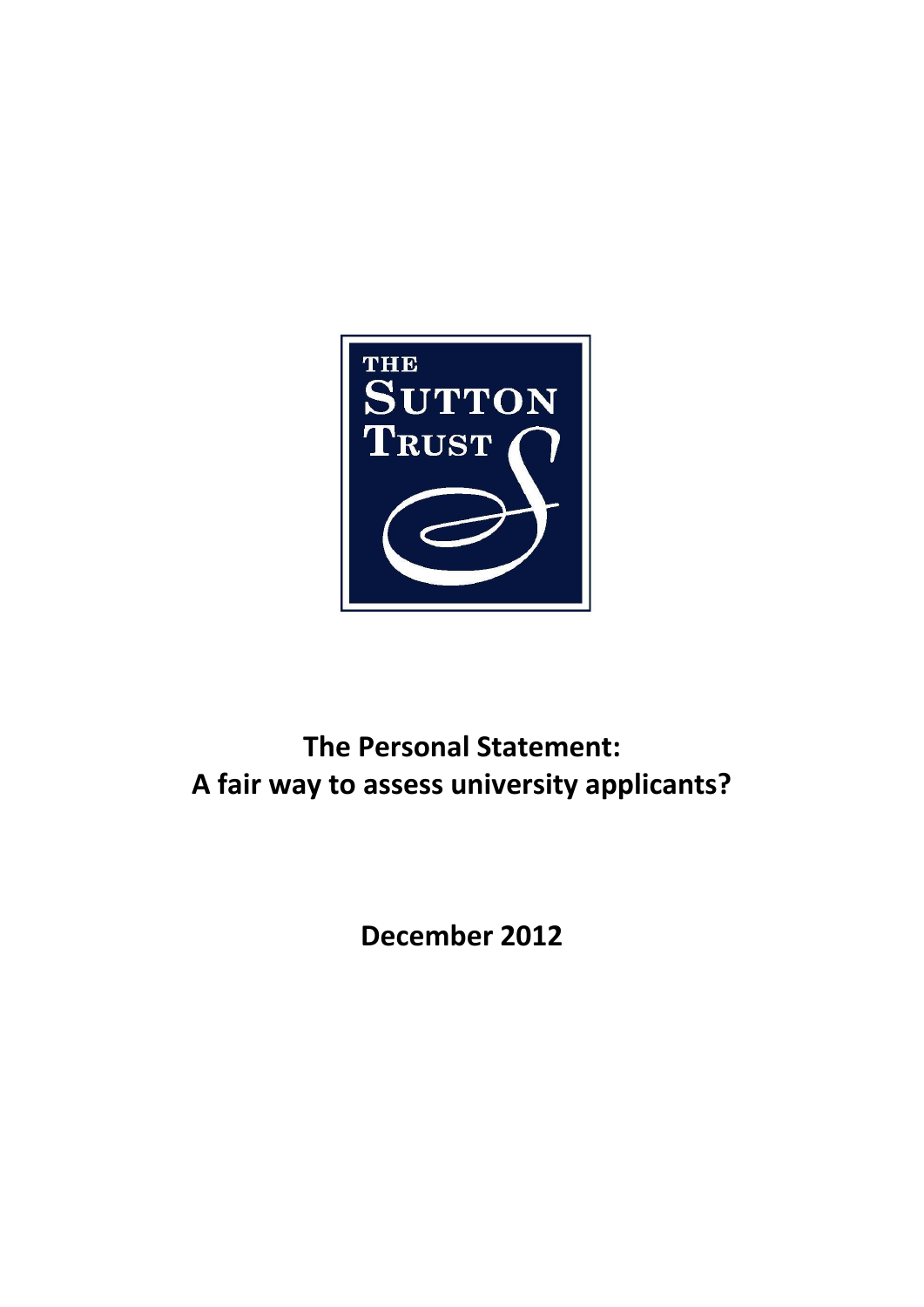A summary of research<sup>1</sup> produced for the Sutton Trust

by

Dr Steven Jones Senior Lecturer School of Education University of Manchester

[stevejones@manchester.ac.uk](mailto:stevejones@manchester.ac.uk)

 1 Full academic paper to appear in the *Comparative Education Review*.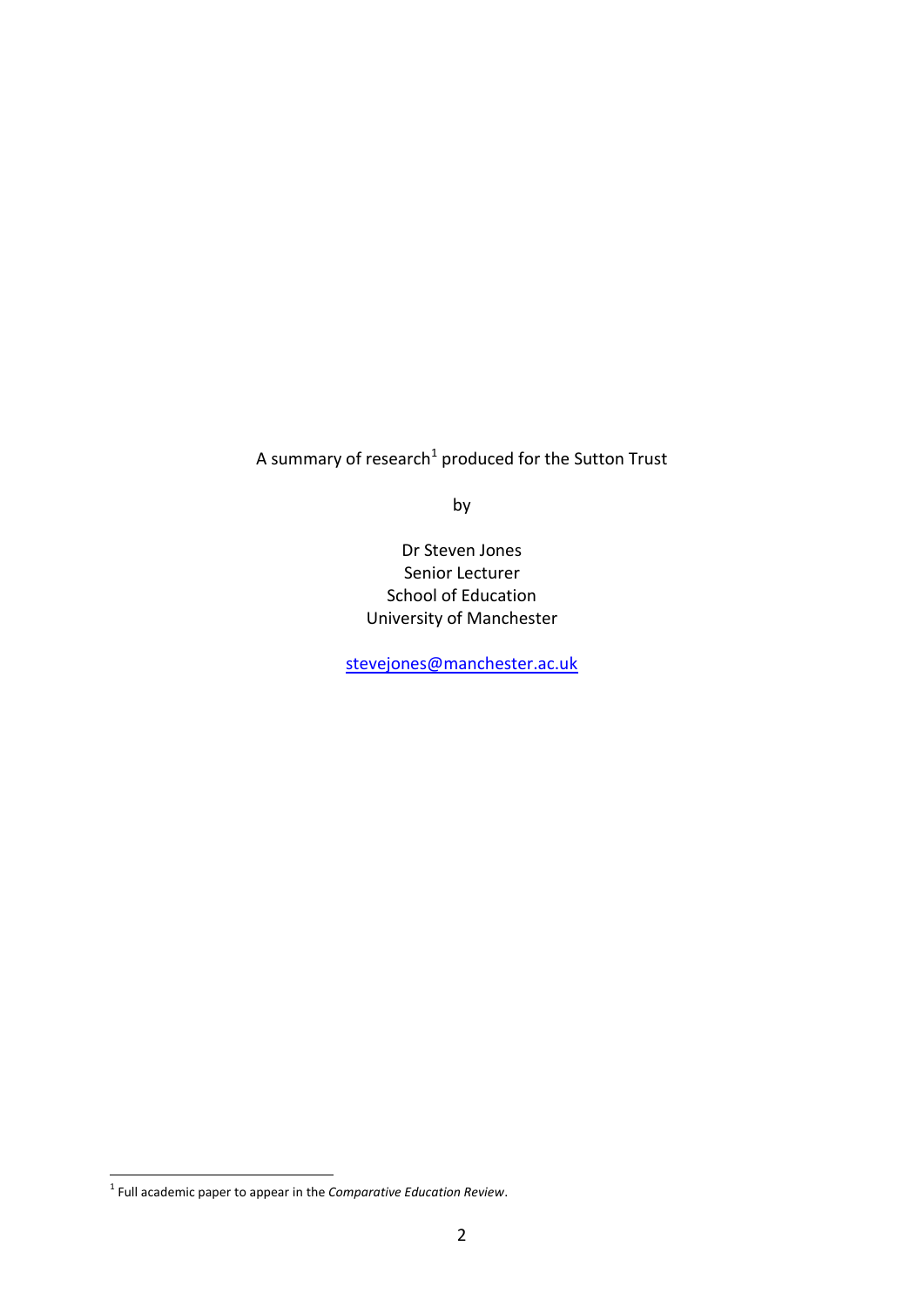# **Contents**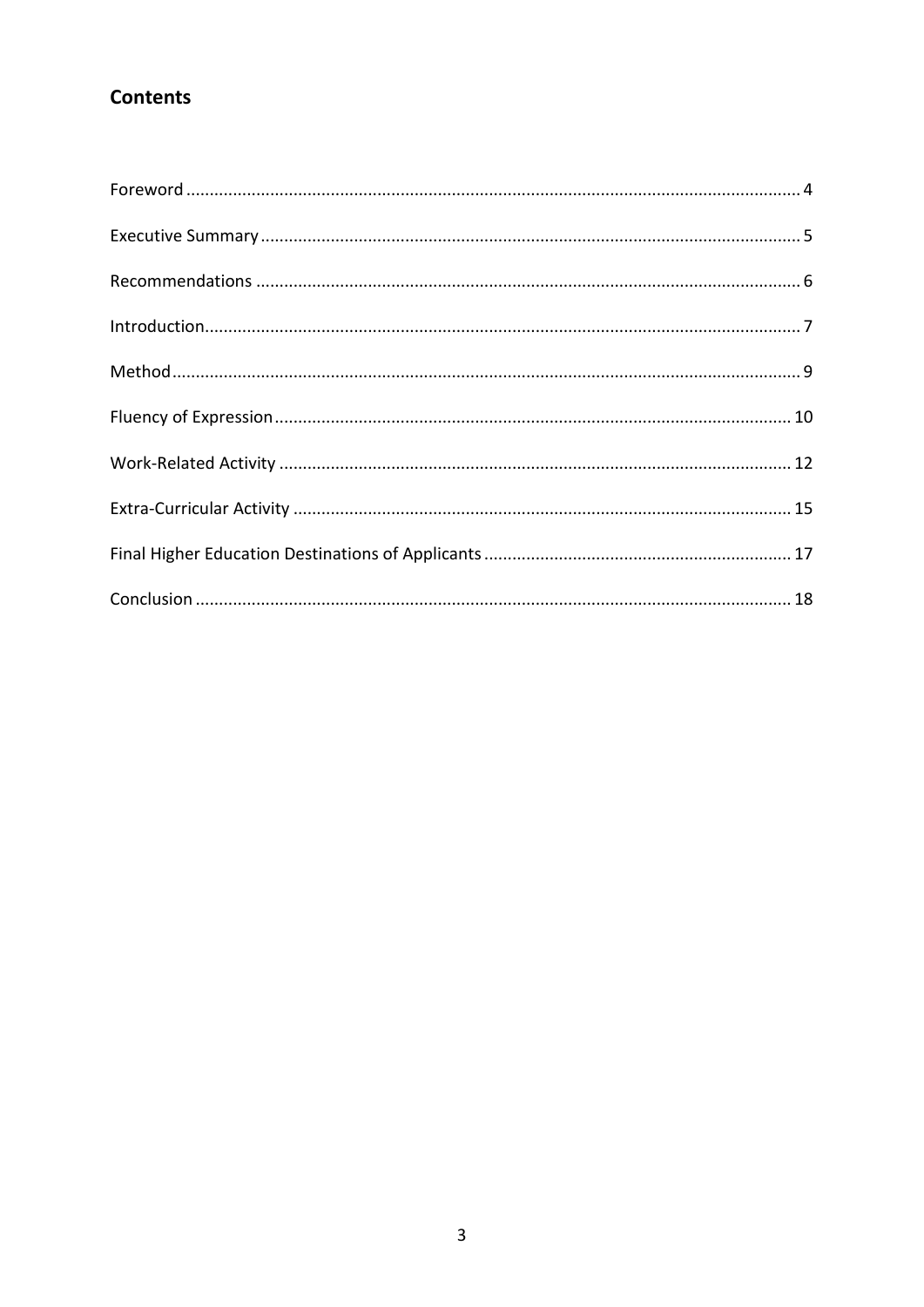#### <span id="page-3-0"></span>**Foreword**

The Sutton Trust has published considerable research on the university admissions process. We have shown how 3,000 state school students each year gain good enough grades for one of the 30,000 places at one of our 13 leading universities, but don't get a place. We have also argued for fairer admissions procedures which would recognise the true potential of bright young people from less privileged backgrounds.

The programmes we fund, including summer schools, mentoring and work experience are designed to give less privileged young people the opportunities that are taken for granted by their better off contemporaries. But while these programmes make a difference, it is vital that these young people are not further disadvantaged by an admissions process which gives an extra edge to those who already seem to enjoy all the advantages.

Dr Steven Jones of the University of Manchester has looked at one particular aspect of the admissions process that appears to fit into that category: the personal statement. By highlighting the stark differences in the quality of statements and in the life experiences that young people from different school backgrounds have enjoyed, his important research suggests that this is a source of disadvantage for state school applicants.

Good state schools and colleges already do a lot to help their most able students apply for places at leading universities. This should become the norm, and there is certainly room for groups of schools to arrange such support locally.

But admissions processes also need to change. Personal statements should be more than an excuse to highlight past advantages. Applicants should outline how they might contribute to campus life, and universities should make it clear that applicants are not penalised for having lacked opportunities in the past due to family circumstances.

We also need plenty more opportunities for young people to gain relevant work experience and internships, not just after they graduate, but before applying to university. The legal profession has taken a lead here, working with the Sutton Trust on the Prime programme and Pathways to Law. We need every profession to play its part too.

I am very grateful to Dr Jones for this important piece of research, which I hope will encourage a closer look at the how personal statements are used in the interview process.

**Sir Peter Lampl, Chair of the Sutton Trust Chair of the Education Endowment Foundation**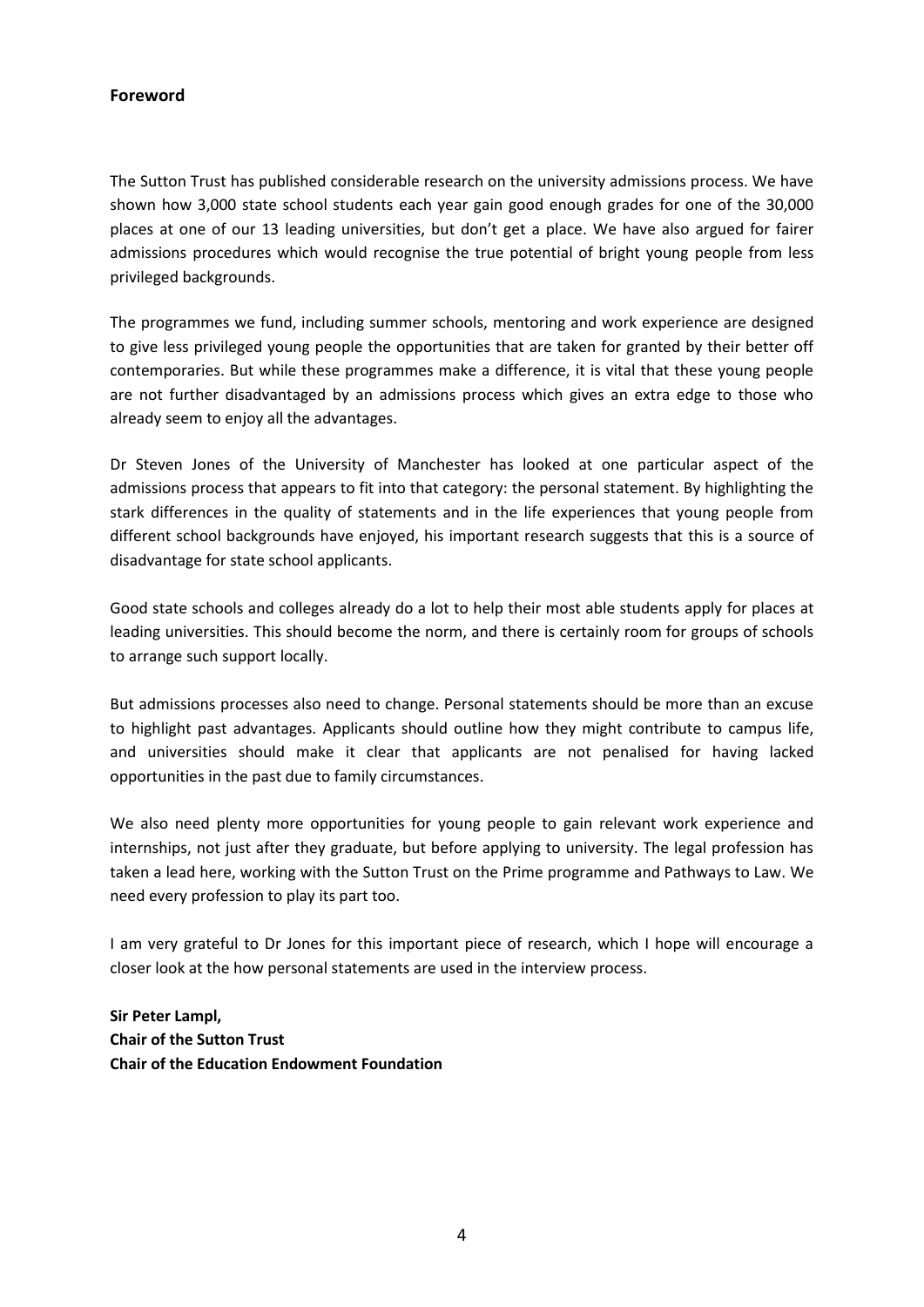#### <span id="page-4-0"></span>**Executive Summary**

- The UCAS personal statement is an important non-academic indicator that many UK universities use as an integral part of their admissions processes. Up to half a million personal statements are written every year.<sup>2</sup> This report is the first to consider how they are shaped by applicants' educational background. 309 personal statements were analysed, all of which were submitted to the same department of the same Russell Group university by students with the same A-level results.
- Academic indicators, such as A-level grades, correlate closely with students' school type and socio-economic status. However, non-academic indicators, such as the personal statement, are often assumed to bring greater fairness to university admissions processes. This research challenges that assumption, finding that independent school applicants are more likely to submit statements that are carefully crafted, written in an academically appropriate way, and filled with high status, relevant activities. By contrast, state school applicants appear to receive less help composing their statement, often struggling to draw on suitable work and life experience.
- There are big differences in presentation. Clear writing errors are three times more common in the personal statements of applicants from sixth form colleges as those from independent schools.
- Independent school applicants not only list the highest number of work-related activities, they also draw on the most prestigious experiences, often involving high-level placements and professionalised work-shadowing. One 18-year-old applicant's experience includes working "*for a designer in London, as a model … on the trading floor of a London broker's firm … with my local BBC radio station … events planning with a corporate 5 star country hotel … in the marketing team of a leading City law firm … and most recently managing a small gastro pub.*" For state school applicants, work-related activity is more likely to be a Saturday job or a school visit to a business.
- School type is therefore an accurate predictor of key features that may affect admission tutors' decisions. In the sample, these advantages translate into improved outcomes: 70% of applicants from independent schools ended up at one of the highest ranked universities in the UK but only 50% of those from comprehensives and colleges reached a similar destination. This could be a factor in explaining the under-representation of some school types at highly selective universities.
- "Ensure you stand out from the crowd" is UCAS's advice to applicants when they compose their personal statement.<sup>3</sup> This research suggests that even among applicants with identical Alevel results, some are much better equipped to do so than others.

<sup>&</sup>lt;sup>2</sup> http://www.suttontrust.com/public/documents/icof-report-ucas-analysis-final.pdf

<sup>&</sup>lt;sup>3</sup> http://www.ucas.com/students/applying/howtoapply/personalstatement/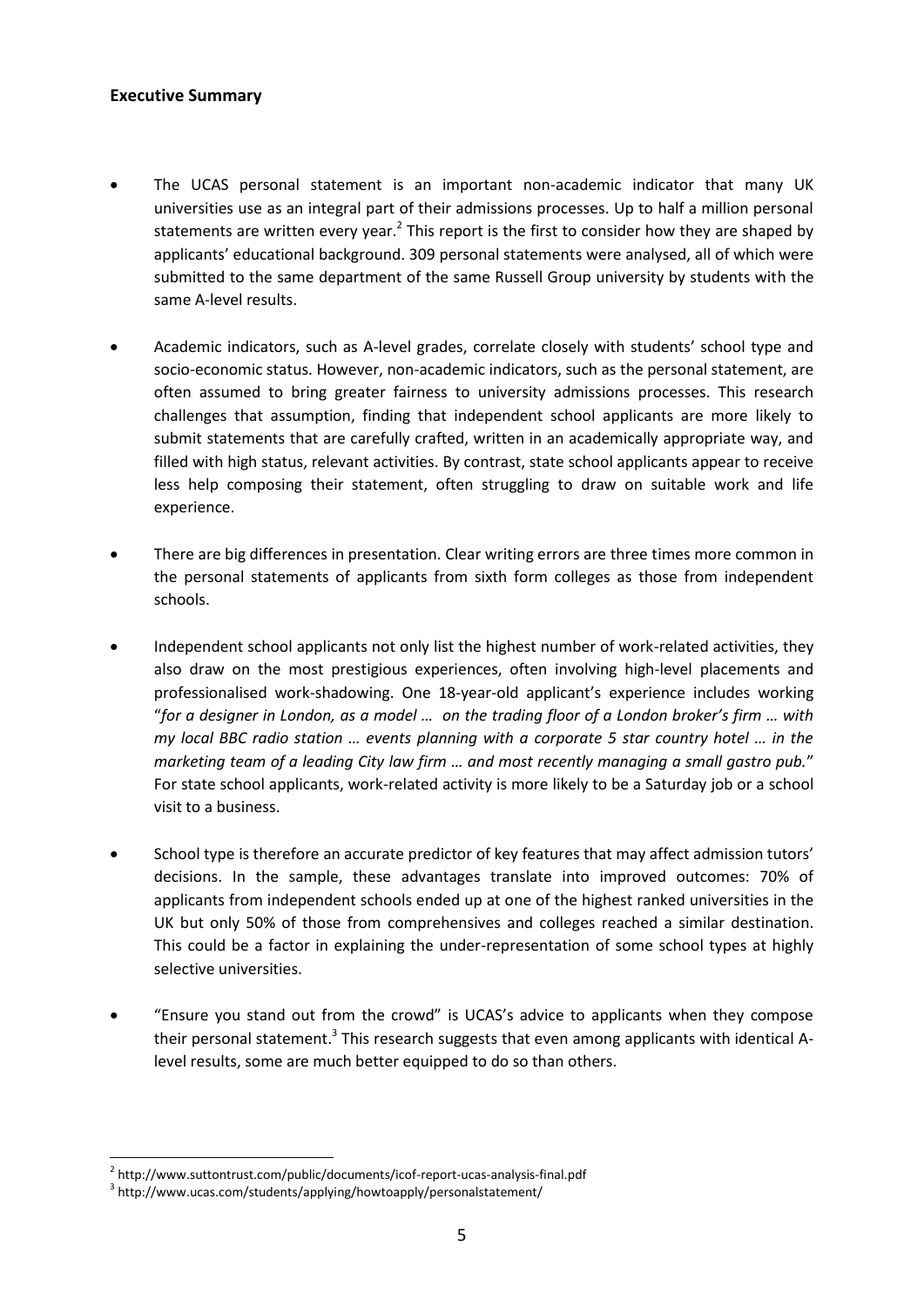### <span id="page-5-0"></span>**Recommendations**

- 1. UCAS should consider whether the personal statement, in its current form, is an appropriate and fair indicator of applicants' potential.
- 2. The personal statement should be restructured. Instead of inviting a 'free response', a limit should be placed on the number of different activities and experiences that applicants may cite.
- 3. Universities should be more transparent about how they use personal statements. Young people's educational background should be taken into account, and applicants judged according to the academic and extracurricular opportunities available to them.
- 4. Schools and colleges individually or collectively should provide practical support to students to help them through the university admissions process. Good advice, information and guidance are particularly needed in state schools, and from a much earlier stage.
- 5. Applicants should be asked to reflect on which attributes they would bring to a course or university, rather than simply listing their previous achievements.
- 6. With concerns being raised that pre-written personal statements are now 'for sale' to UK applicants, universities should carefully monitor the extent to which the increase in private sector consultants distorts the HE admissions process.
- 7. Opportunities for state school students to gain appropriate internships and work experience such as those offered by the Pathways to Law and the PRIME programmes, both of which the Sutton Trust supports - should be more common. All the professions should introduce programmes provide systematic support for young people from non-privileged backgrounds to access internships and high quality work experience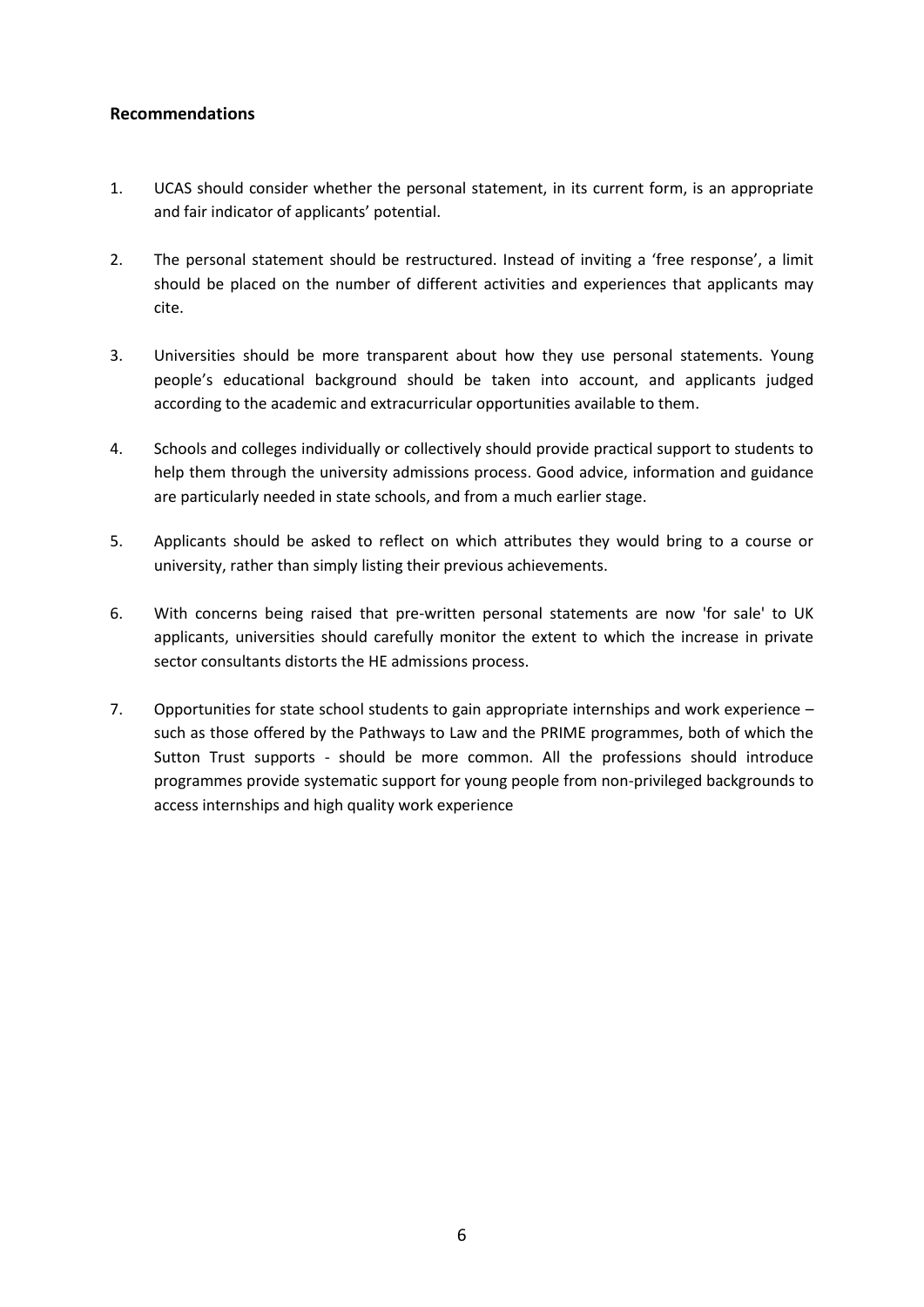#### <span id="page-6-0"></span>**Introduction**

According to the Minister of State for Universities and Science, David Willetts, it is right that universities "look beyond headline A-level grades to what that individual's potential might be."<sup>4</sup> Among the list of non-academic indicators cited by Mr Willetts is the UCAS personal statement. This report examines whether placing greater emphasis on the personal statement is an effective way to enhance fairness in the higher education admissions process.

Initially, the arguments in favour of non-academic indicators appear persuasive. Independent schools in the UK enjoy a "performance advantage" over state schools that is double the OECD average.<sup>5</sup> Academic attainment is therefore not always a reliable measure of students' ability. Indeed, recent evidence suggests that undergraduates from less advantaged educational backgrounds, once at university, out-perform peers from more advantaged backgrounds who achieved the same grades.<sup>6</sup> A key government paper has also noted that "exam grades alone are not the best predictor of potential to succeed."<sup>7</sup> Because the personal statement allows applicants to outline their non-academic qualities, such as workplace experience and extra-curricular activity, it should enable admission tutors to assess applicants more holistically, and thus make better informed selection decisions.

Indeed, the use of personal statements may seem increasingly advantageous in the new higher fees environment of the UK higher education sector. The Sutton Trust estimates that 3,000 state school students fail to gain one of 30,000 places at the top 13 universities every year despite having the grades to do so.<sup>8</sup> With other research suggesting that the prospect of increased debt disproportionately deters students of low socio-economic status, 9 the personal statement could be seen as a means to recognise and reward potential among students whose grades do not benefit from advantages of school type.

However, the use of personal statements in the admissions process is not without risk. In the USA, the "coaching question" is often raised, particularly in relation to the 'diversity essay', an indicator used by over 400 colleges and universities. One study suggests "middle- and upper-class parents resort to anything they think will get their child an edge, including essay coaching or even writing their child's essay themselves."<sup>10</sup> Such behaviour was earlier noted in the 2004 Schwartz Report, commissioned by the UK government: "anecdotal evidence suggests that some staff and parents advise to the extent that the personal statement cannot be seen as the applicant's own work."<sup>11</sup> In the USA, fears are compounded by growth in the college admissions consultancy sector, private companies offering "to guide students to write first-rate personal statements."<sup>12</sup> Published testimonies often feature alarming claims: "if it weren't for [*consultant's name*], my chances of

<sup>&</sup>lt;sup>4</sup> "Universities should select by 'potential', says David Willetts". *The Telegraph*. August 22<sup>nd</sup> 2010.

<sup>5</sup> http://www.oecd.org/pisa/46624007.pdf

 $^6$  Anthony Hoare and Ron Johnston. 2011. "Widening participation through admissions policy – a British case study of school and university performance". *Studies in Higher Education* 36.

 $^7$  "Students at the Heart of the System", Department for Business, Innovation and Skills. June 2011, page 58.

<sup>&</sup>lt;sup>8</sup> http://www.suttontrust.com/research/state-school-admissions-to-our-leading-universities/

<sup>9</sup> Kristin Voigt, 2007. "Individual Choice and Unequal Participation in Higher Education". *Theory and Research in Education* 5(1).

<sup>10</sup> Kirkland, Anna and Ben Hansen. 2011. "'How Do I Bring Diversity?': Race and Class in the College Admissions Essay". *Law & Society Review* 45(1), page 118.

<sup>11</sup> <http://www.admissions-review.org.uk/downloads/finalreport.pdf>

<sup>12</sup> http://www.ivyselect.com/essay.html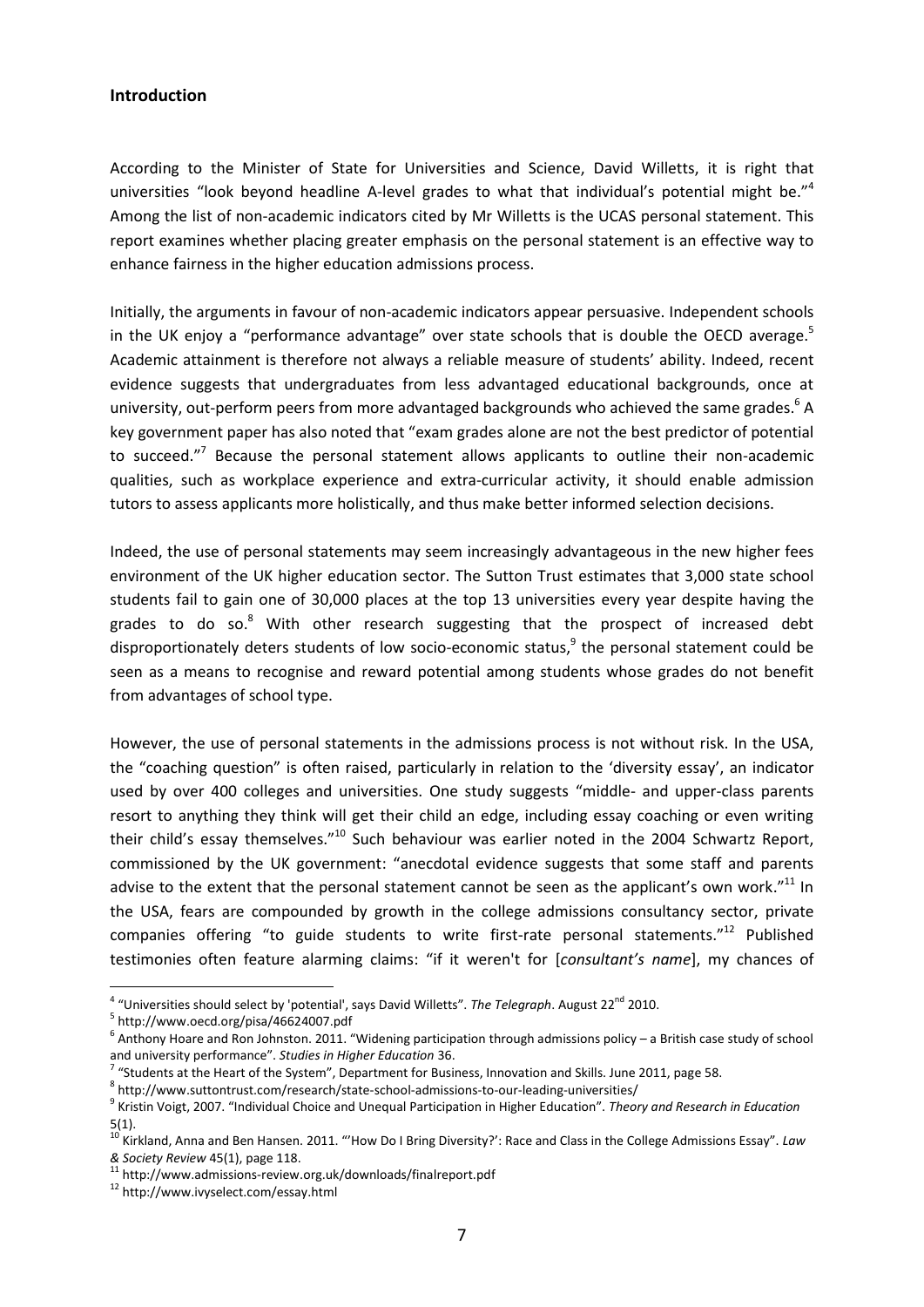getting into [*top US business school*] would have been hazardously slim."<sup>13</sup> Furthermore, recent newspaper reports suggest that such agencies<sup>14</sup> are also becoming commonplace in the UK, with one claiming that it "employs only Oxbridge graduates and offers fully customised personal statements."<sup>15</sup>

Such comments raise the possibility that, rather than being an instrument of fairness, the personal statement may actually extend existing school-based inequities into higher education. Despite its ubiquity, the personal statement remains "a genre virtually ignored,"<sup>16</sup> and, for many applicants, the admissions process is "mystified and occluded."<sup>17</sup> Recent literature in the area is scant, and focused mostly on medical school applicants. Its aim has generally been to gauge how accurately the personal statement predicts future performance (with results tending to suggest that it is a "highly dubious"<sup>18</sup> method of selection), not to consider issues of fairness. In contrast, this paper reports on how personal statements differ according to the applicant's school type, and whether these differences correlate with the final higher education destinations attended.

<sup>13</sup> http://www.ivyselect.com/testimonials.html

 $14 \text{ http://www.edmissionuk.co.uk/}$ 

<sup>15</sup> http://www.guardian.co.uk/education/2012/oct/13/sixth-formers-cheat-university-admissions

<sup>16</sup> Robert M. Brown, 2004. "Self-Composed: Rhetoric in Psychology personal statements". *Written Communication* 21(3), page 242.

<sup>&</sup>lt;sup>17</sup> Huiling Ding, 2007. "Genre analysis of personal statements: analysis of moves in application essays to medical and dental schools". *English for Specific Purposes* 26, page 387.

<sup>18</sup> Geoff Norman, 2004. "The Morality of Medical School Admission". *Advances in Health Sciences Education* 9 (2), page 81.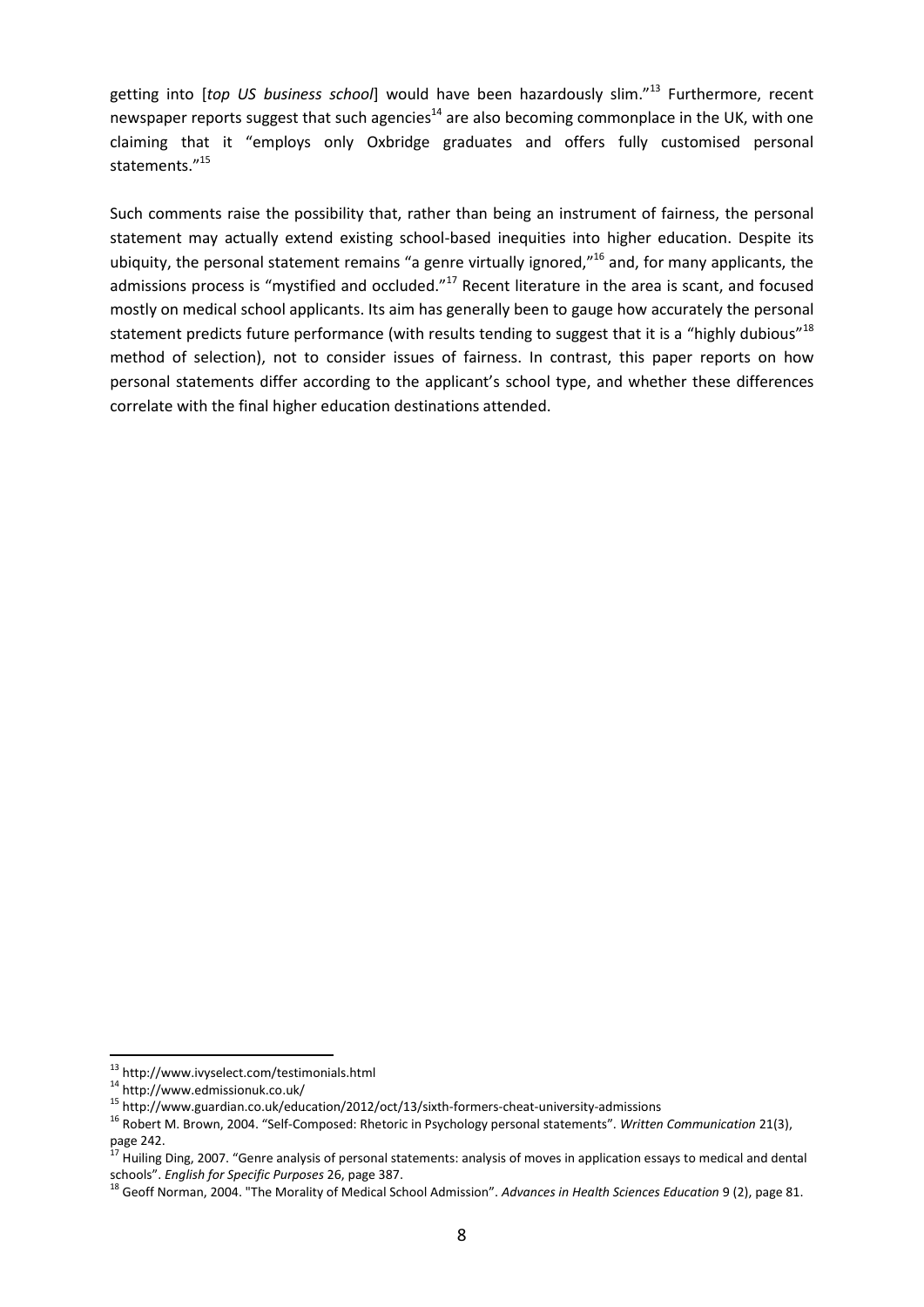#### <span id="page-8-0"></span>**Method**

According to UCAS, the personal statement is "your opportunity to tell universities and colleges about your suitability for the course(s) that you hope to study."<sup>19</sup> Each applicant is allowed a 'free response' of up to 4,000 characters. The UCAS website offers several pages of advice, including a list of dos and don'ts, a how-to video and a 'mind map'. However, applicants are not invited to write about a particular topic, as is regular practice among other nations' admissions agencies. For example, in the USA, the Common Application gives students the opportunity to "describe an experience that illustrates what you would bring to the diversity in a college community, or an encounter that demonstrated the importance of diversity to you."20

Personal statements were obtained from all 5,276 applicants to one school within one UK Russell Group university for 2010 entry. All overseas applicants were discarded, as were all applications from mature students. To control for academic achievement, only the 327 applicants who subsequently achieved grades of BBB at A-level were investigated. Statements were tagged according to the applicant's school type: 87 from comprehensive schools; 83 from sixth form colleges; 45 from grammar schools; 93 from independent schools and 18 from elsewhere. Though the sample size is not large, it compares favourable to previous qualitative studies of the personal statement.

In the absence of an established methodology for analysing personal statements, the study borrows other researchers' criteria where possible $^{21}$  and introduces new indicators as needed. The three key indicators examined are:

- Fluency of Expression
- Work-Related Activity
- Extra-Curricular Activity

Applicants are prompted about the importance of all three areas on the UCAS website and, though relatively little work has been undertaken into how admission tutors read and interpret personal statements, it is reasonable to assume that each area may contribute towards shaping opinions about an applicant's suitability for a course. The methods used here share similarities with Pierre Bourdieu's (1998) investigation of applications to elite French schools.<sup>22</sup> Fluency of expression is a form of cultural capital, while work-related activities are often facilitated through social capital in the form of family networks or school alumni. Extra-curricular activity draws on many forms of symbolic capital, as applicants attempt to signal their "dispositions to be, and above all to become, 'one of  $\mathsf{u}$ s.'"<sup>23</sup>

<sup>&</sup>lt;sup>19</sup> http://www.ucas.com/students/applying/howtoapply/personalstatement/

<sup>20</sup> https://www.commonapp.org/CommonApp/Docs/DownloadForms/

<sup>&</sup>lt;sup>21</sup> Linnea GlenMaye and Margaret Oakes, 2002. "Assessing suitability of MSW applicants through objective scoring of personal statements". *Journal of Social Work Education* 38(1).

<sup>22</sup> Pierre Bourdieu, 1996. *The State Nobility: Elite Schools in the Field of Power.* Translated by Lauretta C. Clough. Stanford: Stanford University Press.

<sup>23</sup> Pierre Bourdieu, 2000. *Pascalian Meditations*. Cambridge: Polity Press, page 100.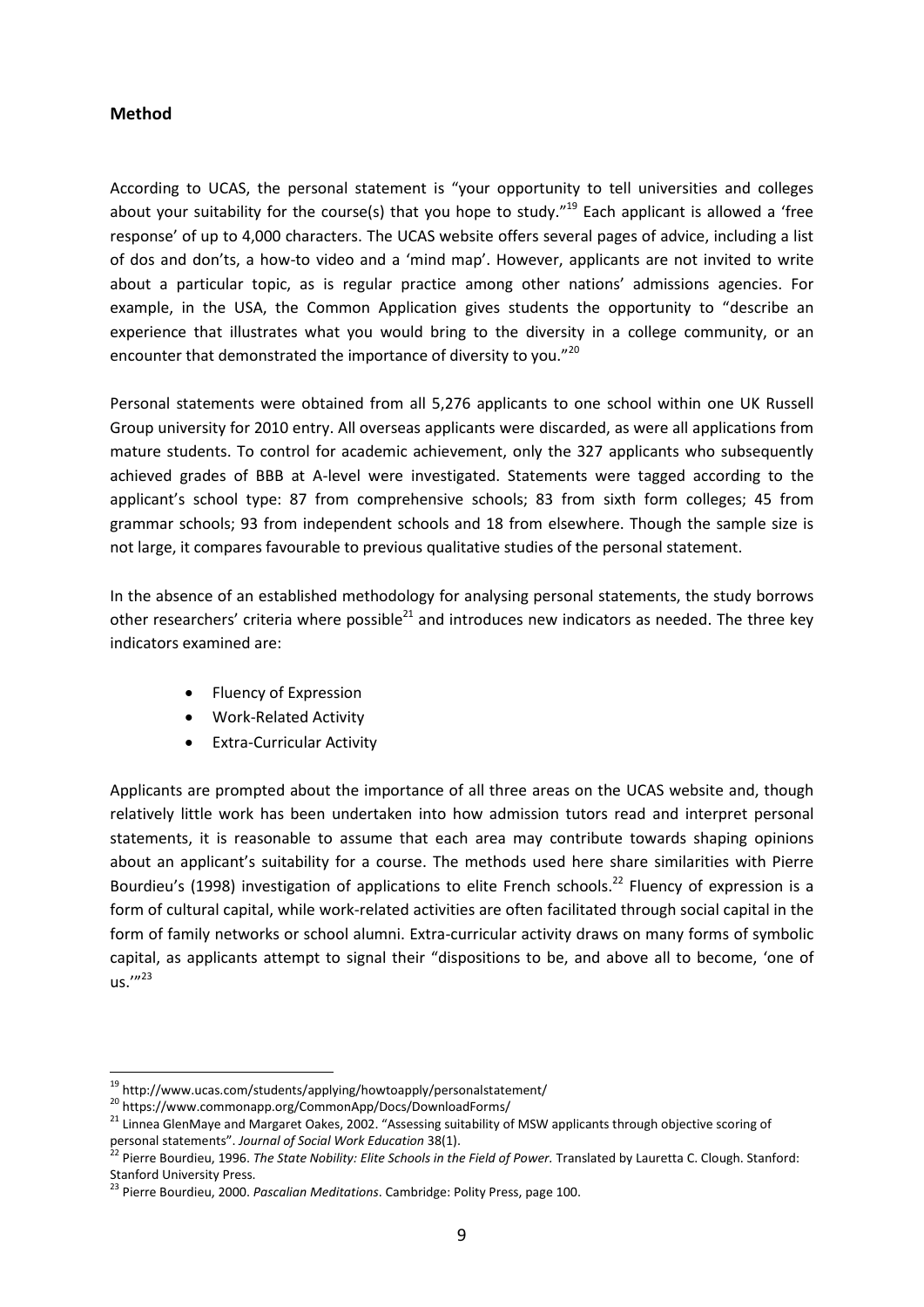#### <span id="page-9-0"></span>**Fluency of Expression**

UCAS note that the personal statement "may be your only written work that the course tutor sees before making a decision," warning applicants to "get the grammar, spelling and punctuation right."<sup>24</sup> This section examines the extent to which students from different school types follow UCAS's advice.

Writing fluency is here gauged by the avoidance of clear errors, $^{25}$  such as spelling mistakes ("*alongside the skills I have already aquired at AS level*"; "*my school is renowned for its sporting competiveness*") and apostrophe misuse ("*I am re-sitting two modular's*"; "*the countries oldest working Catholic convent*"). The analysis is non-judgemental, identifying unambiguous, meaningimpairing errors only. Prescriptive 'rules' of grammar (split infinitives, etc.) are not applied, even though some admissions tutors may dislike such nuances being overlooked.



*Figure 1: clear writing errors per 1,000 words of personal statement*

As Figure 1 shows, even though the personal statements were submitted by students who would go on to receive identical grades at A-level, a striking pattern emerges in the distribution of errors. Applicants from sixth form colleges make, on average, three times as many writing mistakes as those from independent schools. Note that this is not the result of a small number of poorly proofread

<sup>&</sup>lt;sup>24</sup> http://www.ucas.com/students/applying/howtoapply/personalstatement/keypoints

<sup>&</sup>lt;sup>25</sup> All coding undertaken by the author and, independently, by a second coder.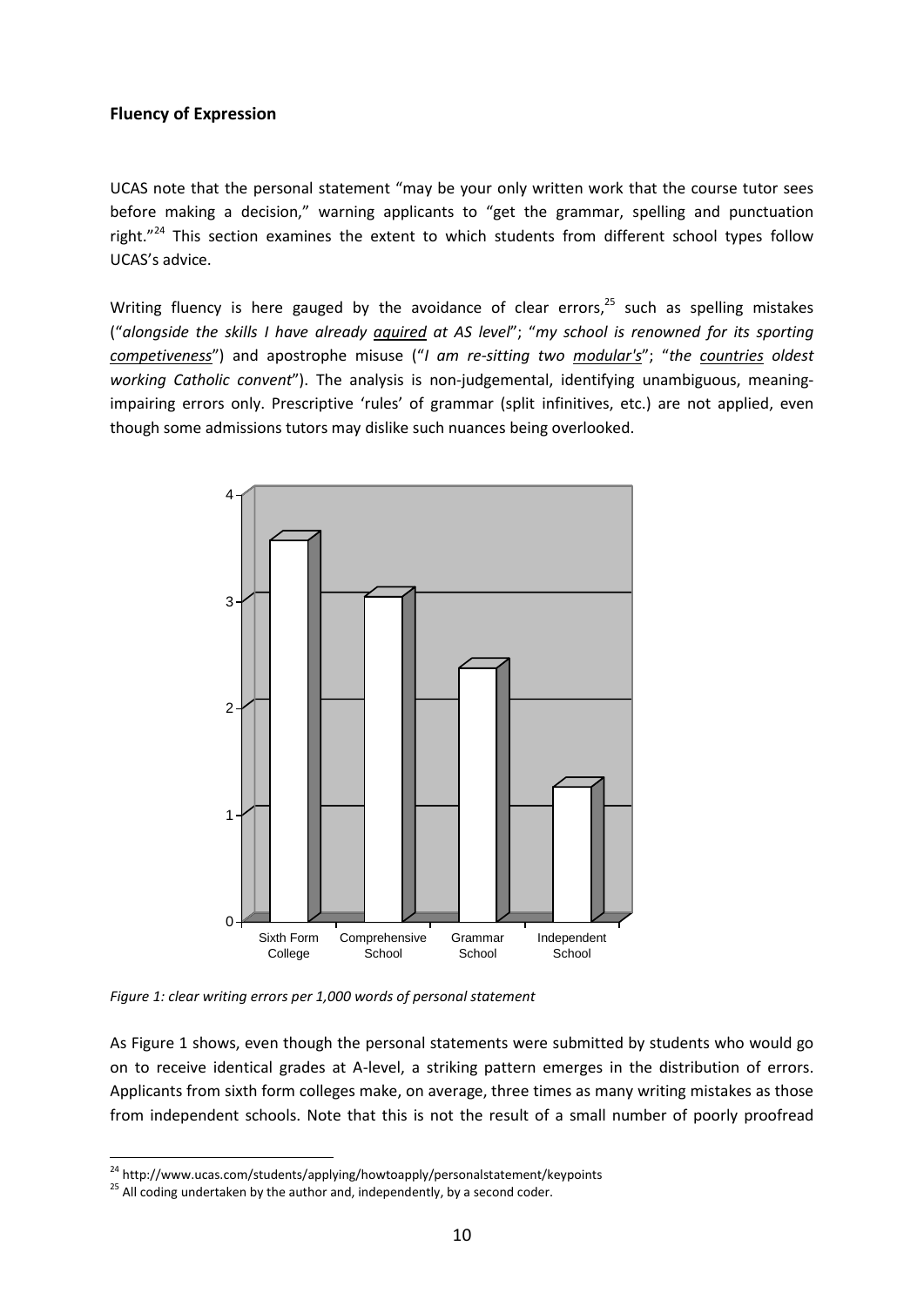statements skewing the distribution. If all 309 personal statements were ranked in descending order of writing errors, none of the 20 worst offenders would be from an independent school applicant.

One explanation may be the different levels of advice, information and guidance received: whereas some applicants have the importance of the personal statement emphasised by their teachers, family and friends, and even benefit from direct input, other applicants may be left to compose 4,000 characters of text unaided.

It should also be noted that though Figure 1 relates to quantifiable errors only, many examples were found of state school applicants struggling to maintain an appropriate tone in their personal statement. For example, some applicants are inappropriately over-formal ("*hence in light of the aforementioned points all advocate my academic and enthusiasm for this course*") and others inappropriately under-formal ("*I am not really sure what makes me so interested in the subject; I don't have an exact reason to be truthful. I love it as a whole. Most of all I love getting to the bottom of a puzzle*").

If differences between personal statements were restricted to superficial elements of the text, one could argue that admissions tutors, especially those with access to 'contextual data', could discount for disadvantages associated with school type. However, it would appear that applicants from privileged educational backgrounds also enjoy more substantial benefits, as the next section shows.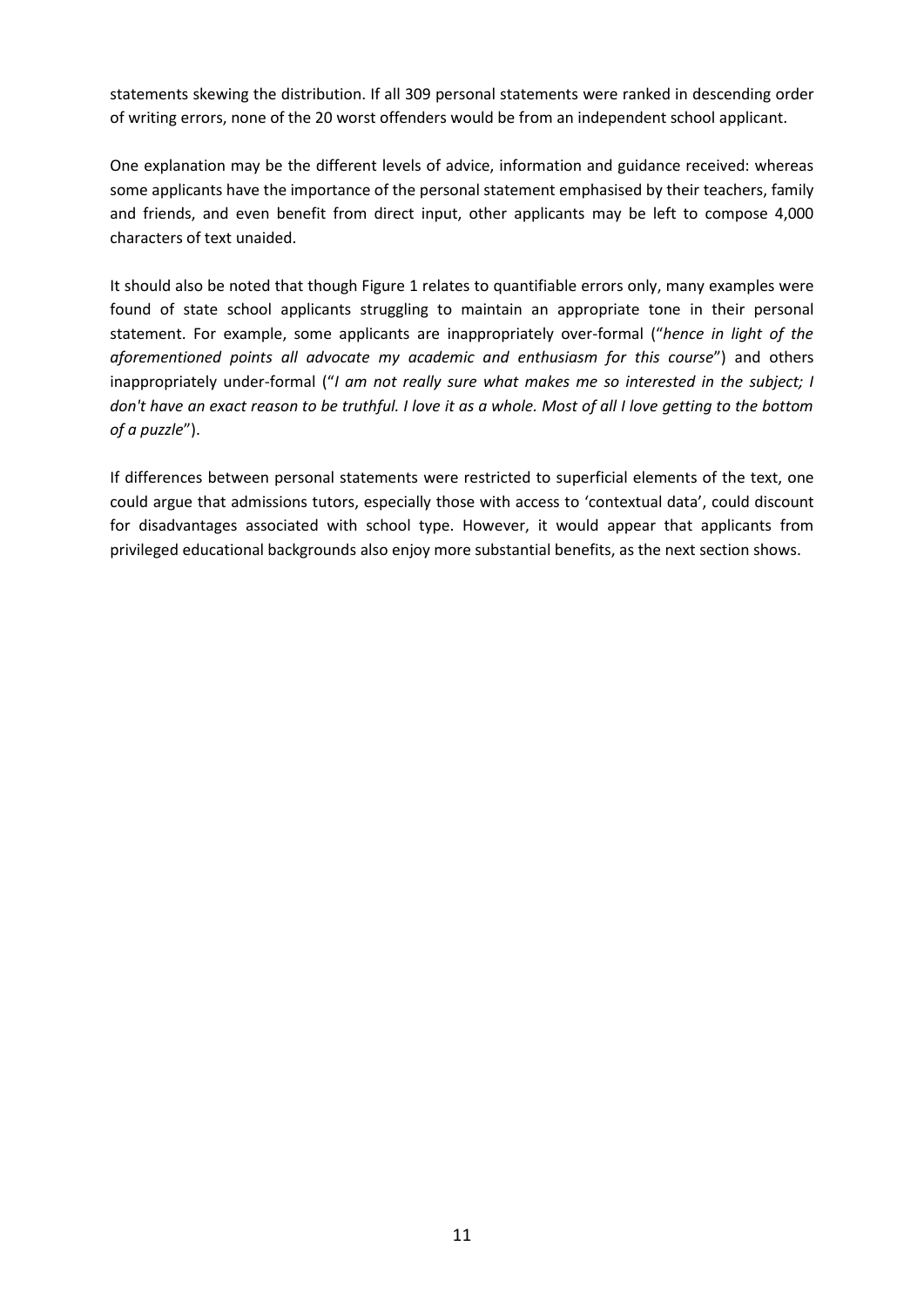# <span id="page-11-0"></span>**Work-Related Activity**

Applicants are advised to "include details of jobs, placements, work experience or voluntary work, particularly if it's relevant to your chosen course(s)".<sup>26</sup> This section assesses the quantity and the quality of the work-related activity that applicants from different educational backgrounds draw upon, and looks at how it is described and conceptualised in the personal statement.

Throughout the database, work-related activity was found to be a major area of difference in personal statements, with some independent school applicants able to list up to nine prestigious placements, internships and shadowing activities while other applicants were left describing school outings and part-time jobs. The two extremes of the spectrum are exemplified below:

| <b>Work-related activity:</b>                                                                                                                                                                                                                                                                                                                                                                                                                                                                                                                                                                                                                                                                    | <b>Work-related activity:</b>                                                                                                                                                                                                                                                                                                                                                                                                                                                            |
|--------------------------------------------------------------------------------------------------------------------------------------------------------------------------------------------------------------------------------------------------------------------------------------------------------------------------------------------------------------------------------------------------------------------------------------------------------------------------------------------------------------------------------------------------------------------------------------------------------------------------------------------------------------------------------------------------|------------------------------------------------------------------------------------------------------------------------------------------------------------------------------------------------------------------------------------------------------------------------------------------------------------------------------------------------------------------------------------------------------------------------------------------------------------------------------------------|
| Independent school applicant                                                                                                                                                                                                                                                                                                                                                                                                                                                                                                                                                                                                                                                                     | <b>State school applicants</b>                                                                                                                                                                                                                                                                                                                                                                                                                                                           |
| "As an 18 year old, I have had a variety of<br>short periods of experience in the workings<br>of businesses in today's financial world. I first<br>became aware of the workings of businesses<br>when, to supplement my savings, I worked<br>for [company name], a designer in London,<br>as a model. I have also worked on the<br>trading floor of a London brokers firm,<br>[company name]  My other experience<br>thus far includes work with my local BBC<br>radio station, events planning with a<br>corporate 5 star country hotel, and working<br>in the marketing team of a leading City law<br>firm. I have since had a variety of jobs, most<br>recently managing a small gastro pub." | "In Year 11 we were taken on a school trip to<br>Cadbury World to analyse the aspects of the<br>business. During the day we were given a<br>presentation by the workers at Cadbury<br>World who explained how they advertise,<br>produce and promote their new and existing<br>products. I felt this was particularly valuable<br>to my understanding of the business world."<br>"In the final GCSE year there was an<br>opportunity for a group of us to manage the<br>school lockers." |

Family networks were found to make a big difference. The father of one independent school applicant is described as "*an entrepreneur who has created and sold a number of successive businesses*"; the applicant has "*therefore experienced the multi-faceted world of business first hand*." Another independent school applicant regularly visits an uncle in Japan, "*observing his aircraft brokerage and marketing company*". Even if admission tutors are not impressed by such connections, those applicants with high-prestige, professionalised experiences are better placed to make meaningful connections with the course on which they hope to study.

Placing an exact figure on the number of individual, work-related activities in each statement is difficult because applicants report everything from full-time jobs ("*I now currently work as a cleaner* 

 $\overline{a}$ <sup>26</sup> http://www.ucas.com/students/applying/howtoapply/personalstatement/whattoinclude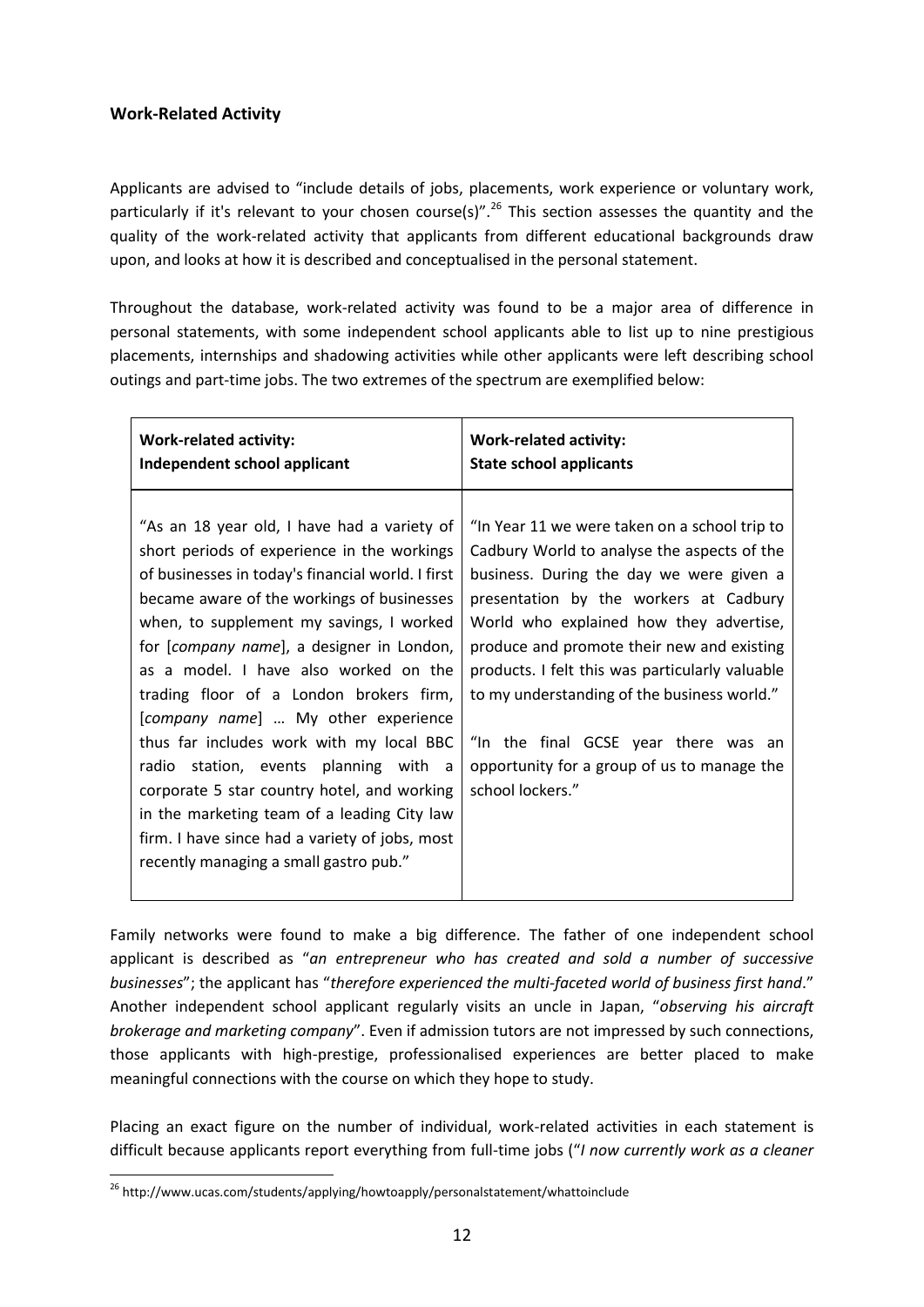*Mon-Fri and have done for 7 months*") to one-off duties ("*I assisted teachers with a school open day*"). However, in total, the volume of work-related activities listed by applicants was not found to vary greatly according to school type. Applicants from independent and grammar schools list approximately 3.63 activities per personal statement, while those from comprehensive schools and sixth form colleges mention about 2.97.

This global similarity, however, masks significant disparities in the nature of work undertaken. When each activity was sub-coded as either a 'job' (low-skill, low-prestige and usually paid) or an 'experience' (higher skill, higher prestige and usually unpaid), a different picture emerged. Below are examples of 'experiences' taken from personal statements submitted by independent school applicants, and 'jobs' cited by state school applicants. Counts were made for each school type, the totals of which are shown in Figure 2.

| <b>Work-related activity</b><br>'experiences'<br>(Independent school applicants)                                                                             | <b>Work-related activity</b><br>'jobs'<br>(State school applicants)                                                                 |
|--------------------------------------------------------------------------------------------------------------------------------------------------------------|-------------------------------------------------------------------------------------------------------------------------------------|
| "I work-shadowed a stockbroker at the<br>London office of Union Bank of Switzerland."                                                                        | "I have a part time job as a drinks waitress<br>working at the KC stadium. Even though it's<br>my job I look forward to my shifts." |
| "Next summer I have been offered a work<br>experience placement to shadow the Indian<br>Ambassador to the United Nations, in New<br>York."                   | "Last year I worked in Aldi and in a local<br>bakery, which gave me experience of dealing<br>with a variety of customers' demands." |
| "My extensive involvement and success in<br>assisting my father in his international<br>company shows my ability to handle<br>situations in the real world." | "I have a part time job in a local pub where I<br>work as a waitress and a barmaid."                                                |
| "My fervour for economics has led to work<br>placements in a leading bank in India and<br>accountancy firm in New York."                                     | "I have two part time jobs in the hotel and<br>catering industry."                                                                  |

Figure 2's differing ratios show that although the total amount of work-related activity reported by applicants is not greatly different, the nature of the activity is. Furthermore, the unpaid 'experiences' upon which applicants from state schools draw are much more likely to be facilitated (and therefore limited) by their place of education, rather than the product of their family ties and social capital.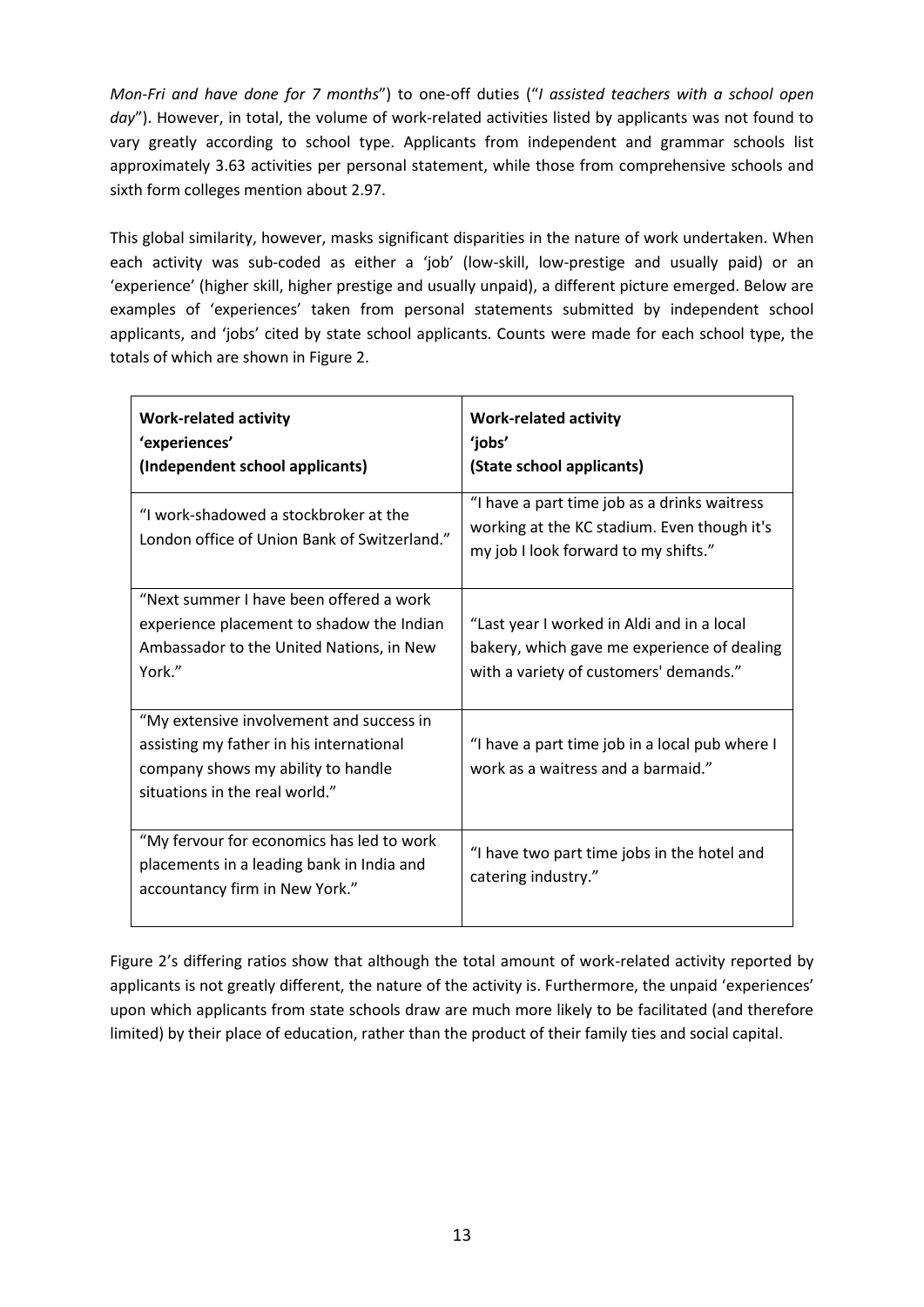

*Figure 2: average number of work-related activities per personal statement, coded as either a 'job' or an 'experience'*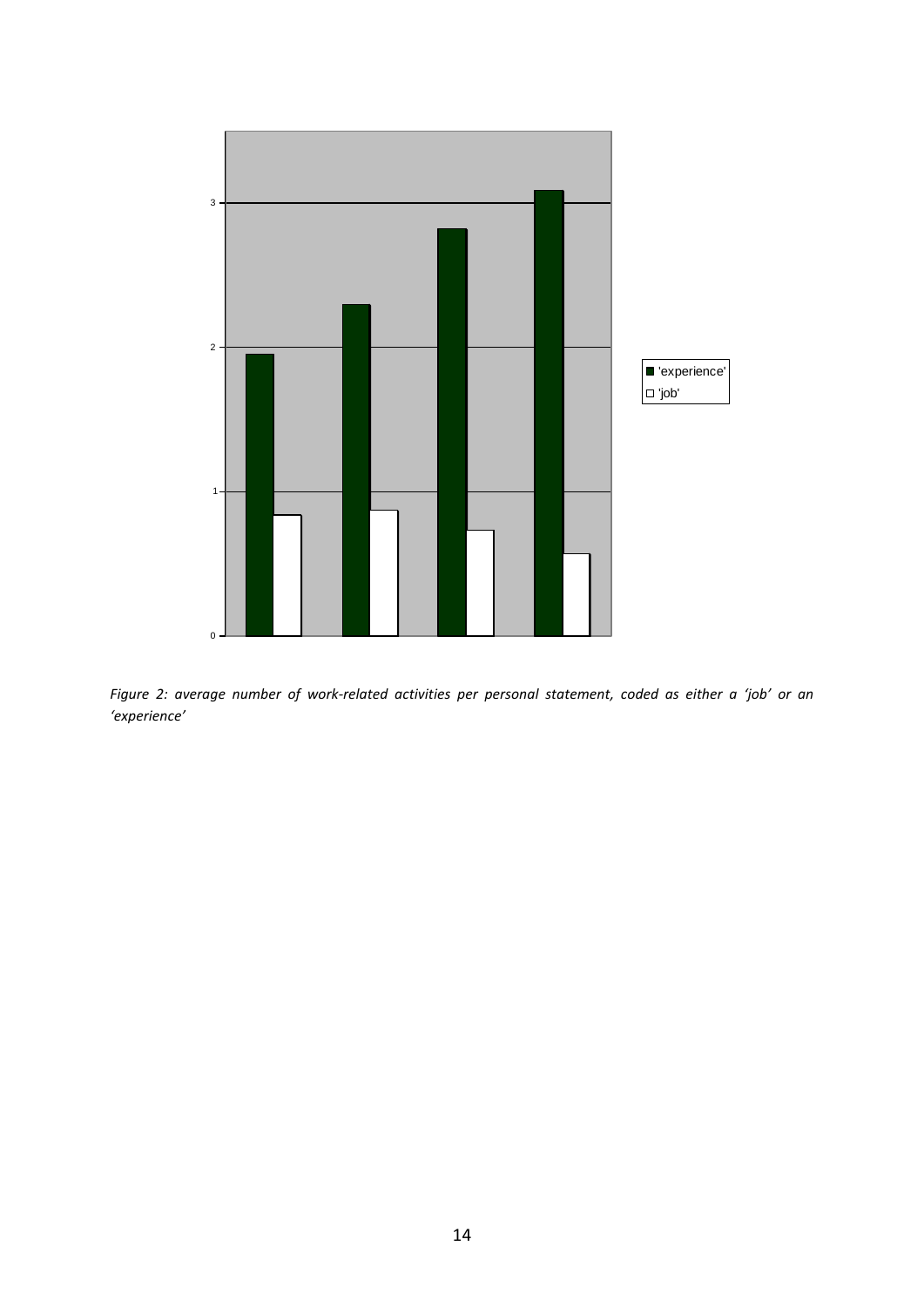# <span id="page-14-0"></span>**Extra-Curricular Activity**

Almost all personal statements contain some description of extra-curricular activities and, once again, differences arise in the nature of these activities and the way in which they are expressed. Many of the activities described by state school applicants carry little weight in the admissions process, and some responses signify a lack of ambition as well as inappropriate forms of cultural capital.

| <b>Independent school applicants</b>                                                                                                                                                                                                                                                                                                                                                                                                      | <b>State school applicants</b>                                                                                                                                                                                                                                                                                                                      |
|-------------------------------------------------------------------------------------------------------------------------------------------------------------------------------------------------------------------------------------------------------------------------------------------------------------------------------------------------------------------------------------------------------------------------------------------|-----------------------------------------------------------------------------------------------------------------------------------------------------------------------------------------------------------------------------------------------------------------------------------------------------------------------------------------------------|
| "I did a Cordon Bleu cookery course at the<br>Anton Mossiman School, in London  During<br>my gap year I plan to do a ski season in<br>Meribel."                                                                                                                                                                                                                                                                                           | "I try to follow Manchester United Football<br>Club as much as I possibly can as I have a<br>keen interest in football. I regularly watch<br>Match of the Day and I enjoy the diversity of<br>the Champions League."                                                                                                                                |
| "[school name] provided me with many<br>opportunities outside class: I joined the<br>Combined Cadet Force and, after completing<br>the Cadre programme, became a Platoon<br>Commander with 25 cadets under my<br>supervision."                                                                                                                                                                                                            | "My main interests include spending time<br>with friends, watching films, going to the<br>gym, reading up on the latest fashion and<br>attending gigs. I attend a lot of gigs and the<br>experience and thrill of the atmosphere puts<br>me on a complete high."                                                                                    |
| "I have played the piano since I was 6 years<br>old and the violin since I was 9 years old. I<br>have been a part of orchestras and<br>ensembles in both schools I have attended.<br>As a member of orchestras I have had the<br>privilege of touring abroad where I enjoyed<br>the performances and found the opportunity<br>for sight seeing exciting. I have recently<br>passed my grade 8 on the piano and grade 6<br>on the violin." | "I love to listen to music; sometimes I just go<br>on walks and listen to my iPod which gives<br>me time to think and reflect on my day. I am<br>truly enjoying studying at college and I have<br>made some great friends along the way who<br>have made me the person I am today.<br>Without them I don't think I would have<br>achieved as much." |
| "I witnessed first hand the effect that<br>poverty has on children; through this I have<br>been moved to sponsor a young child in<br>Croatia."                                                                                                                                                                                                                                                                                            | "Another hobby of mine is computing. My<br>subscription to "Custom PC" keeps me<br>informed of the latest technological<br>advances."                                                                                                                                                                                                               |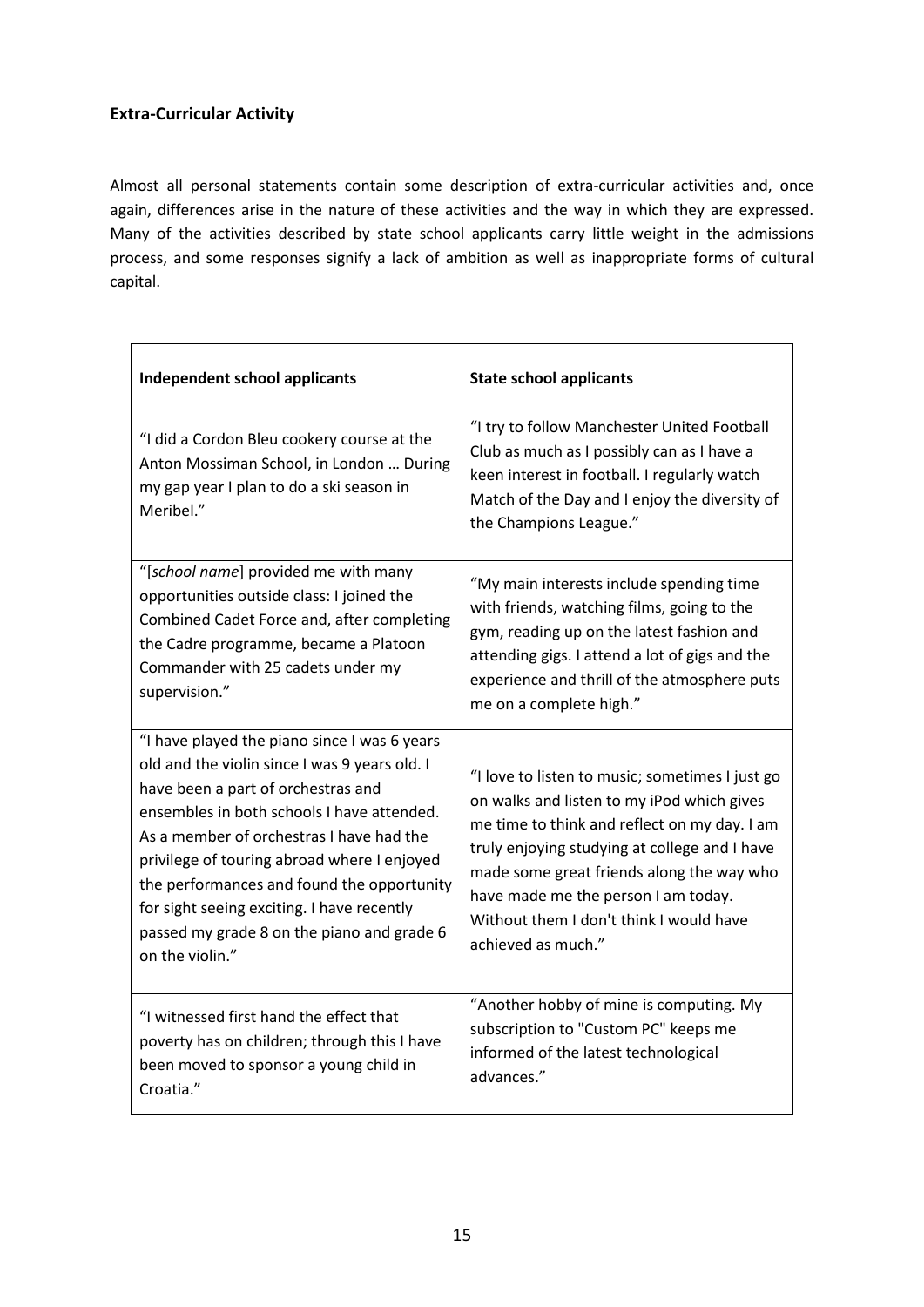The personal statement has been described as "an indicator of disciplinary socialization"<sup>27</sup> and the examples above show how applicants from independent schools characterise themselves in ways that explicitly demonstrate their suitability for academic life. Other applicants, especially those from comprehensive school and sixth form college, follow UCAS directions more literally, and tend towards unsubstantiated, over-personalised claims.

A further tendency arises for state school applicants to close their personal statement as though it were a letter ("*I look forward to you reading my application*"; "*I would like to humbly request a place on the course*"). Also common are unsupported claims ("*I can guarantee I'll be an excellent Sociology student*"; "*I feel I'm charismatic*") and unfortunate wordplay ("*I want to succeed in business and I mean business*").

Finally, whereas independent school applicants often express ambitious goals ("*I wish to fulfill my goal of being at the forefront of the financial world*"), State school applicants can be over-honest in their self-assessment ("*I have no firm ideas of what I really want to do in the future*"). This can result in heartfelt appeals ("*I am certain it is in accounting where my heart truly belongs*"), but not the sense of entitlement that results from an accumulation of relevant social, cultural and economic capital.

<sup>27</sup> Robert M. Brown, 2004. "Self-Composed: Rhetoric in Psychology personal statements". *Written Communication* 21(3), page 242.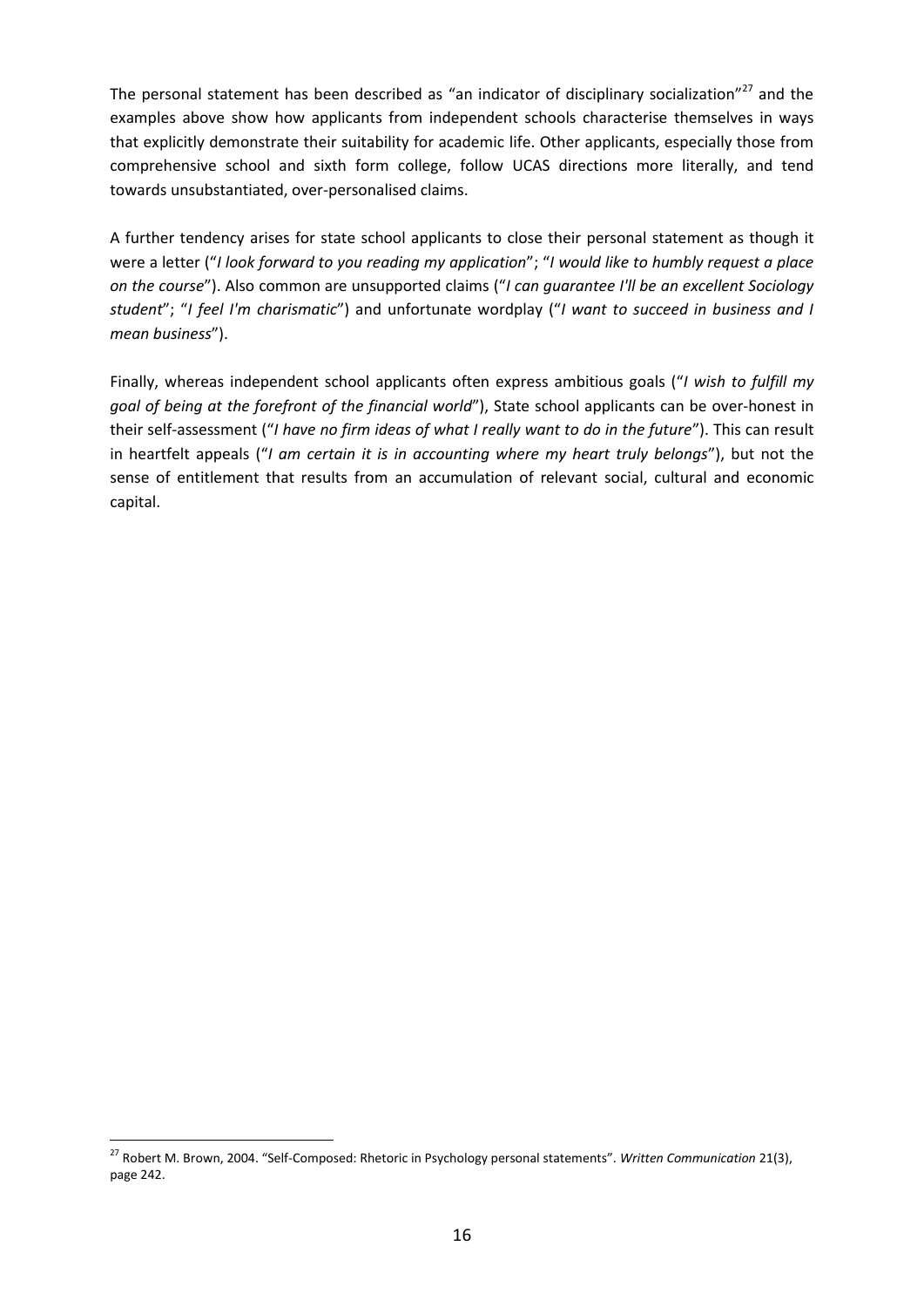# <span id="page-16-0"></span>**Final Higher Education Destinations of Applicants**

Though the sample size is not large enough to allow for statistically meaningful conclusions to be drawn, it is interesting to note that whereas over 70% of this study's independent school applicants ended up at a high-ranking 'Sutton Trust 30' university, only 50-55% of the state-educated applicants reached a similar destination. This distribution is consistent with those reported in larger-scale comparisons of identically qualified UCAS applicants.<sup>28</sup>



*Figure 3: final Higher Education destination, where known, for all applicants investigated*

Naturally, the correlation shown in Figure 3 cannot be attributed to differences in the personal statement alone.<sup>29</sup> However, as every applicant subsequently achieved the same A-level grades, neither is the correlation explicable in terms of academic ability. What can be inferred is that different levels of information, advice and guidance are at play, and that this uneven distribution affects all non-academic indicators, the personal statement included.

<sup>28</sup> Vikki Boliver. 2013. "How fair is access to more prestigious UK universities?" *British Journal of Sociology*.

<sup>&</sup>lt;sup>29</sup> Note that the proportions presented in Figure 3 cover those students for whom final destination data is known. Some applicants either withdrew from UCAS or else were rejected by all of their chosen universities. For independent school applicants, the proportion for whom destination data is unavailable is 25.8%; for grammar school applicants, 33.3%; for comprehensive school applicants, 11.4%; for sixth form college applicants, 16.9%. One reason for this variation may be that applicants from some school types are more likely to retake A-levels in order to enter Universities that are more prestigious at a later time. This could mean that the true destination picture is more polarised that Figure 3 allows.